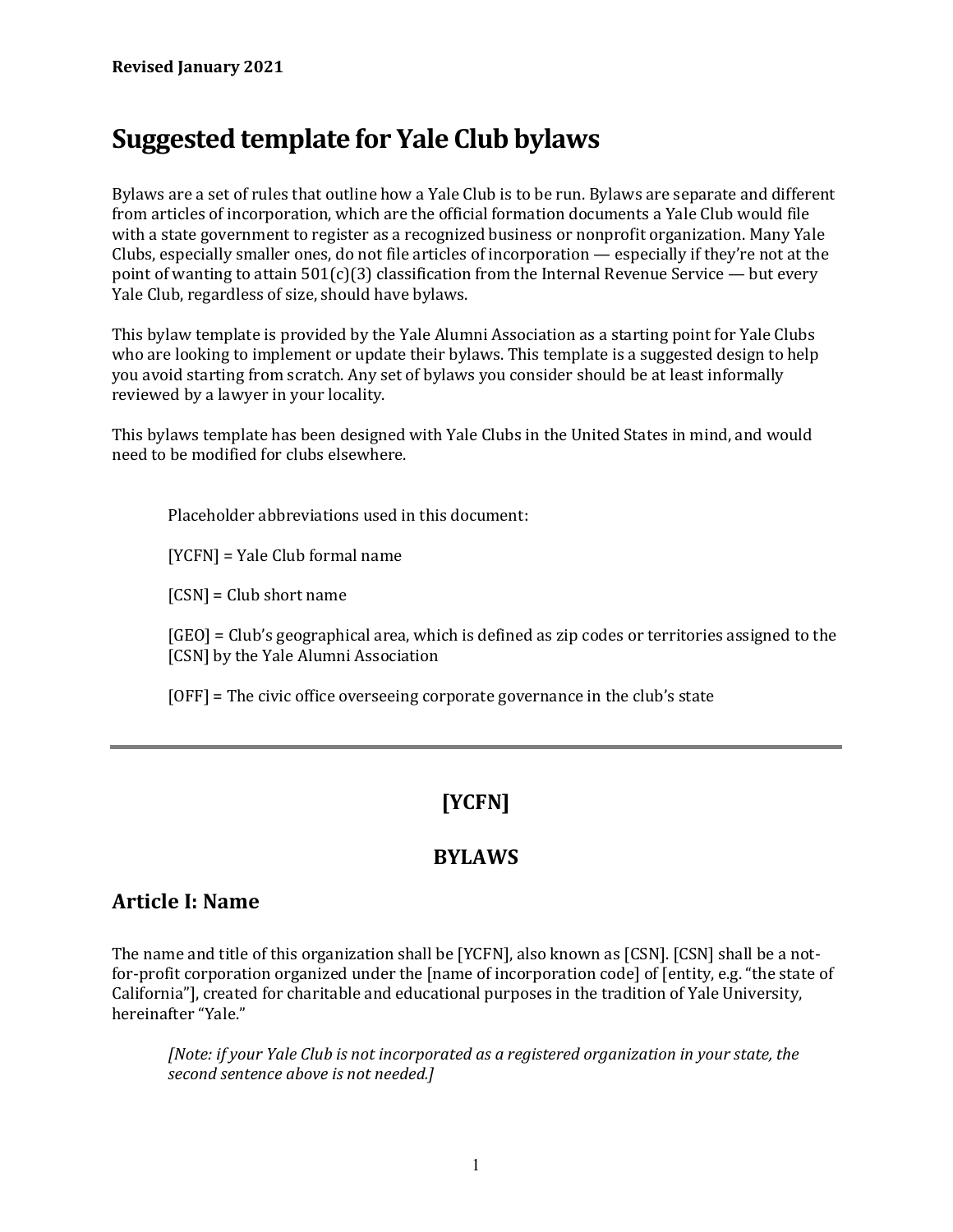#### **Revised January 2021**

#### **Article II: Office**

*[Note: if your Yale Club is not incorporated as a registered organization in your state, this article is not needed.]*

[CSN] shall maintain a registered office and registered agent in accordance with [OFF]. The address of the current registered office, and the name of the current registered agent of [CSN], as filed with [OFF], may be changed by the Board of Directors.

#### **Article III: Mission, Purposes, Code of Conduct**

**Section 1: Mission.** [CSN] is dedicated to the promotion of the welfare of Yale, the preservation of its traditions of excellence in education, community service, and the advancements of Yale's historically respected values in [GEO]. [CSN] seeks to advance those principles through an active and vigorous local alumni association.

**Section 2: Purposes.** The overall purpose of [CSN] shall be exclusively educational and charitable within the meaning of Section  $50\{(c)(3)$  of the Internal Revenue Code of 1986, as amended, or the corresponding provisions of any subsequent tax laws of the United States. The purposes of [CSN] include those provided for in the Articles of Incorporation including, but not limited to, the following:

*[Note: if your Yale Club is not incorporated as a registered organization in your state, the above could simply read, "The purposes of [CSN] include, but are not limited to, the following:"]*

- To strengthen and support an engaged community of Yale alumni, parents and friends in [GEO];
- To encourage and facilitate the participation of alumni in the continuing life of Yale;
- To promote Yale in [GEO] and encourage the interest of qualified applicants to Yale, including to assist Yale in the recruitment thereof;
- To further the intellectual life of its members and enhance the sense of belonging and mutual assistance among members of the Yale community residing in [GEO];
- To sponsor and participate in service opportunities in [GEO];
- To give back to the [GEO] community in recognition of the privilege and responsibility that come with holding a Yale degree, as manifested in outreach initiatives to, social justice movements for, and pursuit of positive impacts on, communities in [GEO]; and
- To raise funds for charitable purposes, including the raising of scholarship funds for Yale students, contributions for a specific purpose or general support of [CSN] or Yale, and promoting the donation of gifts to Yale.

**Section 3: Code of conduct.** The [CSN] is committed to promoting and maintaining a strong sense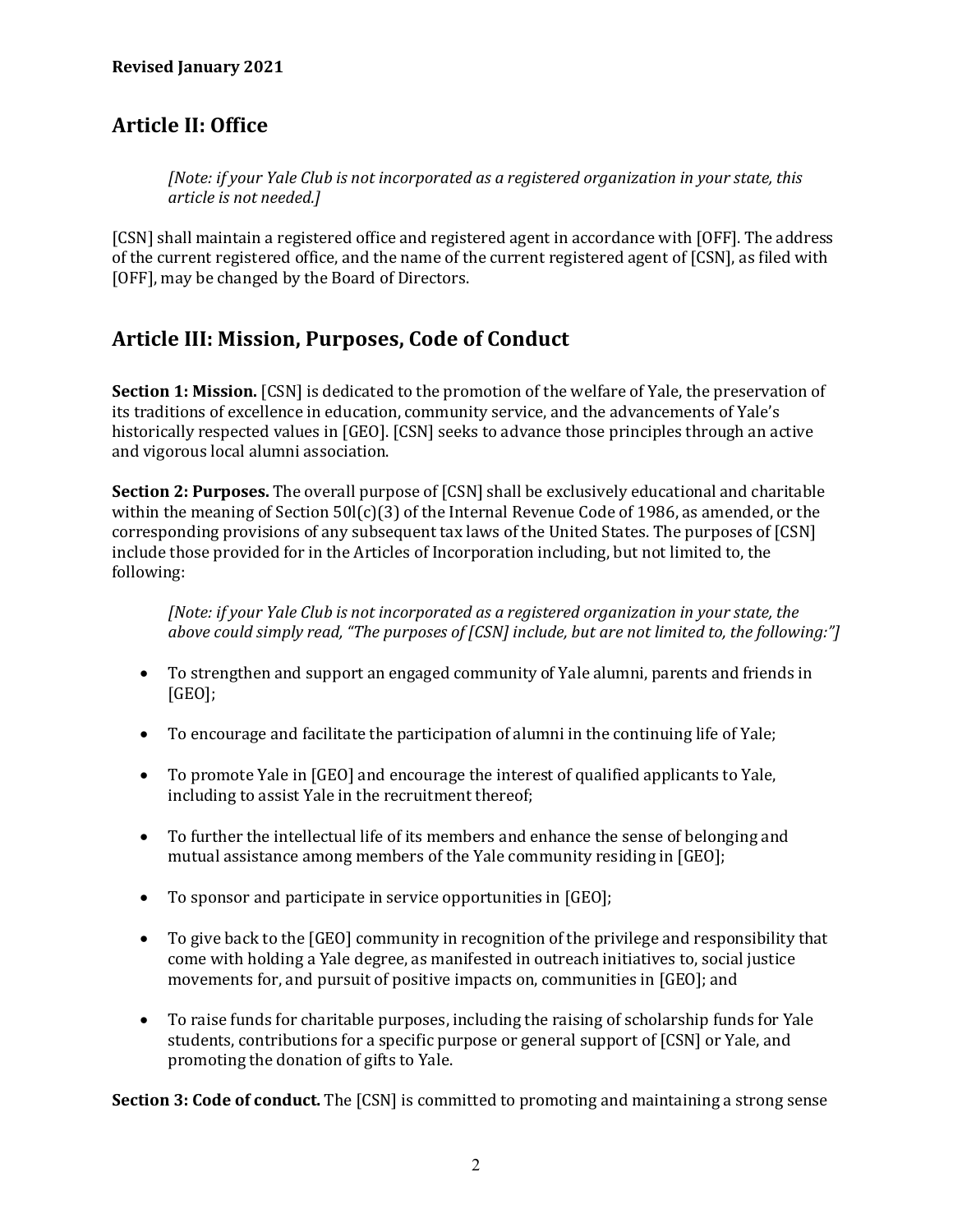#### **Revised January 2021**

of community among alumni and in support of Yale. The [CSN] expects its officers and board to sponsor programs and activities that are inclusive, protect confidential information regarding alumni and students, refrain from engaging in or promoting commercial ventures or political activities, and at all times adhere to Yale's policies on non-discrimination and harassment.

#### **Article IV: Limitations and Restrictions**

**Section I: Use of income.** No part of the income or net earnings of the [CSN] shall inure to the benefit of, or be distributable to, its members, directors or officers; provided, however, that the payment of reasonable compensation for services rendered, reimbursement of expenses incurred in support of the [CSN's] business, and the making of distributions upon dissolution or final liquidation, as permitted by the laws of the United States and the state in which the CSN is located, shall not be deemed a distribution of income.

**Section 2: Political activities and free discourse.** No part of the activities of the [CSN] shall consist of the carrying on of propaganda, or otherwise attempting to influence legislation. The [CSN] shall neither participate nor intervene in any political campaign on behalf of any candidate for public office, nor shall it take a position on any issue raised in a political campaign for the purpose of aiding or opposing a candidate. This shall not constrain the [CSN] from supporting activities that promote discussion, debate, education, or awareness of social issues that impact the Yale community and the [GEO]. The [CSN] is committed to the principles of open discourse and supports intellectual diversity as essential for advancing critical inquiry of the kind for which Yale is well known.

**Section 3: Exempt activities.** The [CSN] shall not carry on any activities not permitted to be carried on by a corporation exempt from federal income tax under Section 50l(a) and Section 501(c)(3) of the Internal Revenue Code of 1986, as amended, or the corresponding provisions of any subsequent tax laws of the United States.

**Section 4: Diversity, equity and inclusion.** The [CSN] shall not discriminate by reason of race, creed, age, color, religion, national or ethnic origin, political belief, military/veteran status, sexual orientation, gender identity, or disability. The [CSN] shall seek to represent and foster the diversity of the Yale community in [GEO], and to reflect the Yale Alumni Association's principles of diversity, equity and inclusion in its activities and leadership. Diversity here refers to life history, culture, identity, worldview and ideas, among other aspects of human experience.

*[Note: The following sections (5 and 6) are not necessary unless the club is going to set itself up as a private foundation in the United States.]*

**Section 5: Distribution of income.** The [CSN] shall distribute its income for each taxable year at such time and in such manner as not to become subject to the tax on undistributed income imposed by Section 4942 of the Internal Revenue Code of 1986, as amended, or corresponding provisions of any subsequent tax laws of the United States.

**Section 6: Self-dealing.** Neither The [CSN], its members, directors or officers shall engage in any act of self-dealing as defined in Section 494 l(d) of the Internal Revenue Code of 1986, as amended, or corresponding provisions of any subsequent tax laws of the United States.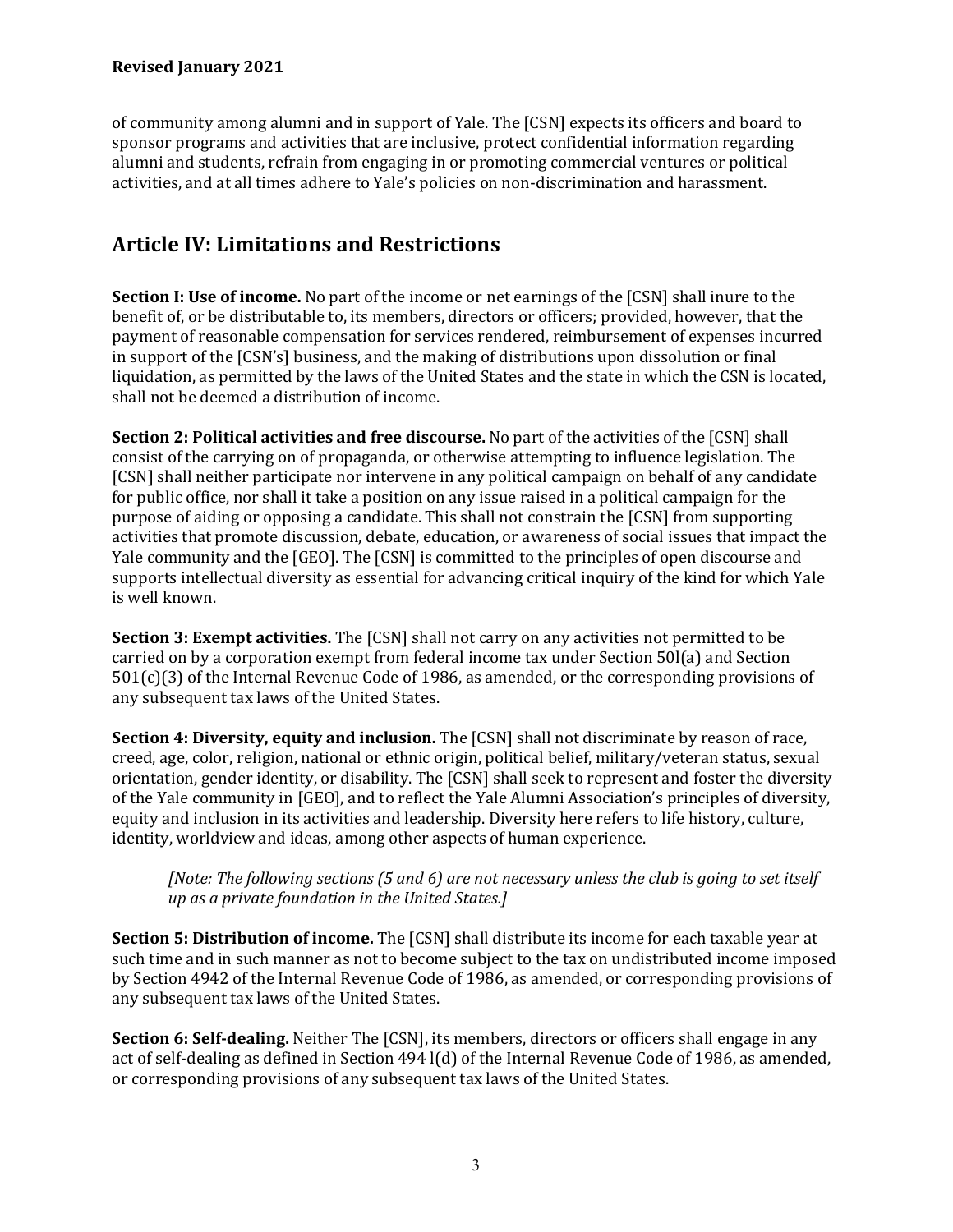### **Article V: Membership**

Any person who appears in Yale University's records with a current residential address within the [CSN]'s geographic territory, which is defined as zip codes or territories assigned to the [CSN] by the Yale Alumni Association, is automatically a Member of [CSN] if identified by the university as:

- a Yale alumnus or alumna, as defined by the constitution of the Yale Alumni Association;
- a current Yale student;
- the parent, spouse, or widow/widower of a Yale alumnus/a or Yale student;
- a current or former member of the Yale faculty; or
- the recipient of an honorary degree from Yale.

From time to time, the Board of Directors may also choose to confer honorary membership in the [CSN].

#### **Article VI: Board of Directors**

**Section 1: General powers.** The affairs and funds of the [CSN] shall be managed by a Board of Directors.

**Section 2: Composition of the Board.** The Board of Directors shall consist of Regular Directors and Ex-officio Directors as follows:

**(a) Regular Directors** shall comprise the five (5) officer positions constituting the Executive Committee outlined in Article VII, Section 1 and a minimum of five (5) additional Directors. All Regular Directors shall be elected to the Board through the voting procedures stipulated in Article VI, Section 3.

**(b) Ex-officio Directors** shall have the same voting rights as Regular Directors, and may include:

- the immediate past President;
- the current Yale Alumni Association Delegate(s) from the [CSN];
- any Director(s) of the Yale Alumni Schools Committee(s) within the [CSN]'s geographic territory, as recognized by Yale's Office of Undergraduate Admissions;
- any local chapter Chair or President of any of Yale's graduate and professional school alumni associations; and
- any local chapter Chair or President recognized by the Yale Alumni Association of any Yale Shared Interest Group that sends delegates to the annual Yale Alumni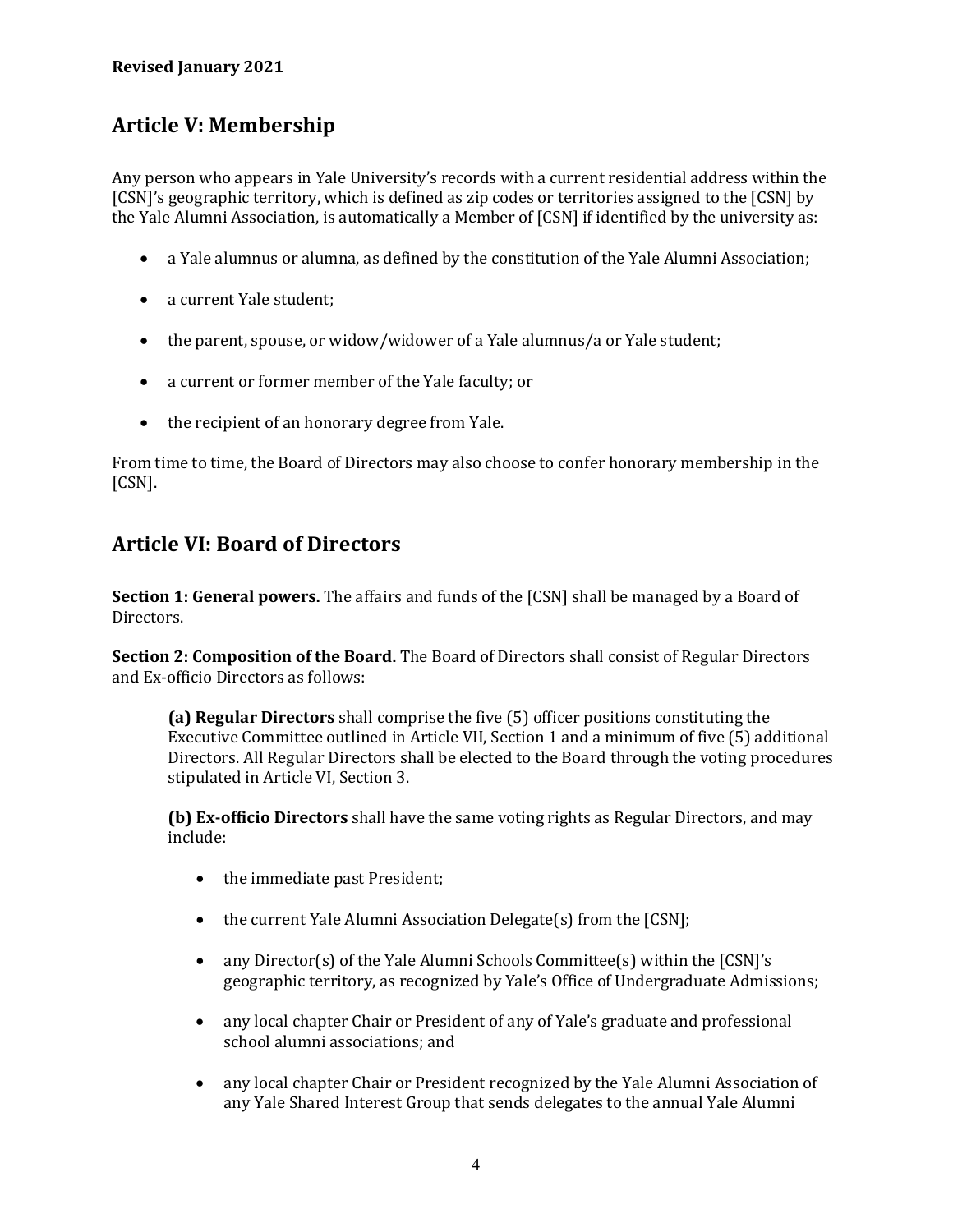Association Assembly.

**Section 3: Election of Board.** The [CSN] shall hold elections for Regular Directors at each Annual Meeting, with each Annual Meeting scheduled as specified in Article IX, Section I. Members may nominate themselves or other members to be considered for service as Regular Directors.

**Section 4: Term of service as Regular Director.** All Regular Directors shall commence their terms immediately upon election and serve until the following year's Annual Meeting or until replaced by election, resignation, incapacity or removal.

**(a) Term limits.** Any Regular Director who has served on the Board of Directors for eight (8) consecutive years in any office must rotate off the Board of Directors for a minimum of two (2) years.

**(b) Vacancies.** The Board of Directors is empowered to fill any vacancy occurring in its Regular Directors by reason of death, resignation, incapacity or removal, and such person shall serve for the unexpired term of the Regular Director so replaced, unless a shorter term shall be designated by the Board of Directors.

**Section 5: Removal.** Any Regular or Ex-officio Director may be removed for good cause, by the vote of two-thirds (2/3) of the Directors present at any meeting of the Board of Directors, provided that notice of such proposed action be given to such Director and to each Director at least ten (10) days before the date of such meeting. The Director subject to removal shall have the opportunity to be heard at such meeting.

**Section 6: Appointment of committees.** The Board of Directors may appoint Standing Committees and/or Ad-Hoc Committees to address matters or organize activities that seem fitting.

#### **(a) Definitions:**

- **Standing Committees.** Standing Committees are ongoing groups responsible for critical [CSN] functions such as (but not limited to) fundraising, outreach, nominations, community relations, admissions assistance, and interviews. Standing Committees do not expire unless the Directors vote to dissolve them. Service on Standing Committees shall be limited to members of the [CSN].
- **Ad-Hoc Committees.** Ad-Hoc Committees are groups created for a specific purpose such as (but not limited to) events or timely initiatives. Ad-Hoc Committees are created with a specific expiration, either a calendar date or upon the completion of the project for which the Ad-Hoc Committee was purposed. An Ad-Hoc Committee dissolves immediately upon its expiration point and is not renewed. Service on Ad-Hoc Committees is open to members and non-members of the [CSN].

**(b) Creation of committees:** A Director may propose the creation of a Standing Committee or Ad-Hoc Committee at any regular or special meeting of the Board of Directors; and submit the proposal to a vote. The proposal must indicate the chair, number of seats (if applicable), timeline (if applicable), goals, and purpose of the Standing Committee or Ad-Hoc Committee. A majority of the Board of Directors must vote to affirm the creation of the Standing Committee or Ad-Hoc Committee. Nominations to these bodies may be made by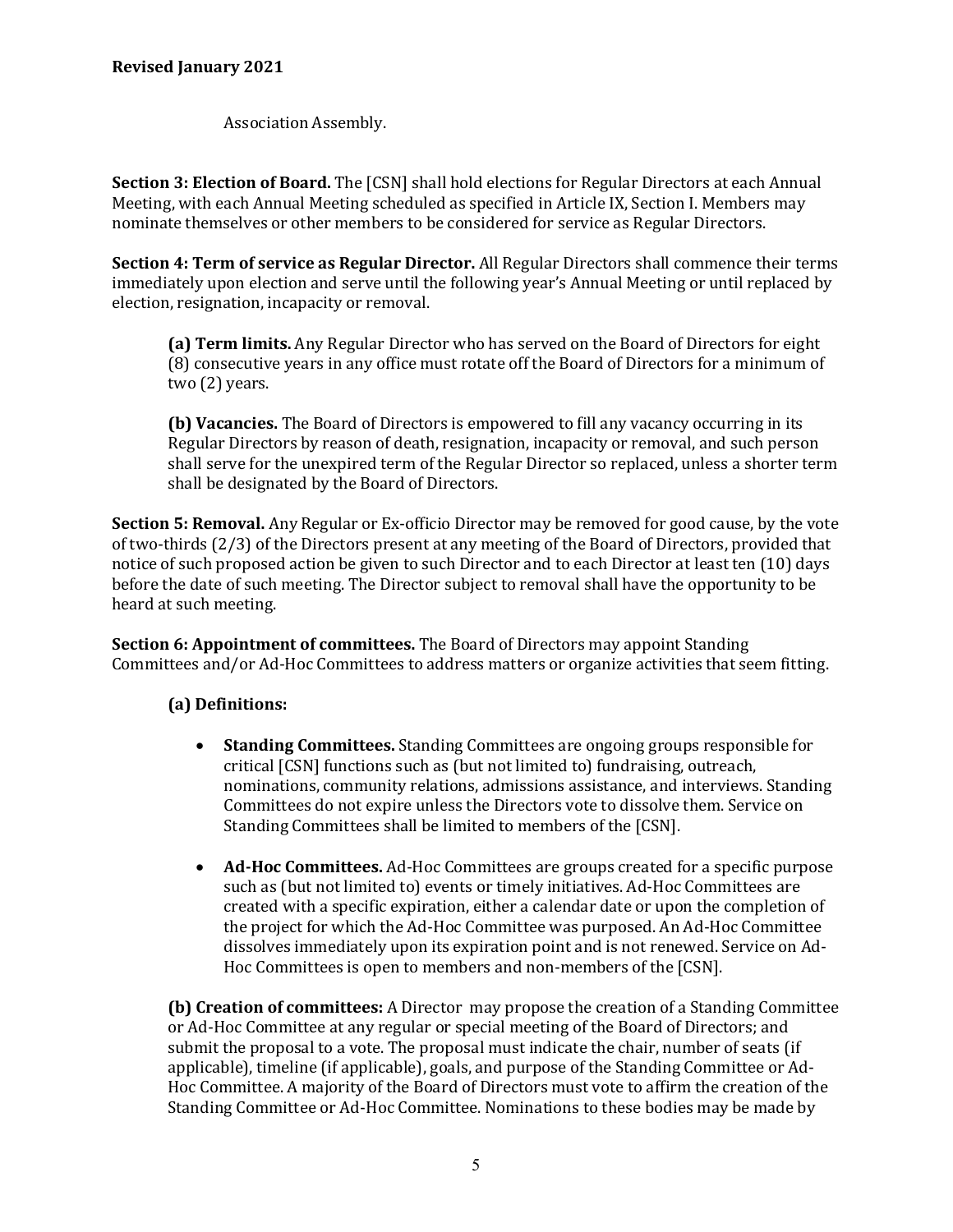members of the [CSN] to the Board of Directors. The Directors shall vote on rosters of candidates to these bodies.

#### **Article VII: Officers**

**Section 1: Titles and duties.** The officers of the [CSN], collectively known as the "Executive Committee," shall include:

- **A President.** The President shall be the chief executive officer of the [CSN], and shall preside over both Annual Meetings and meetings of the Board of Directors. Subject to the direction of the Board of Directors, the President shall have general and active control of the business of the [CSN], and shall see that directives of the Board of Directors are executed.
- **A Vice President.** The Vice President shall serve in the absence or during the disability of the President and have all the powers and perform all the duties of the President. The Vice President shall also have responsibility for public relations, communications, and events coordination on behalf of the [CSN].
- **A Secretary.** The Secretary shall record and keep minutes of the meetings of the Board of Directors, and maintain the [CSN]'s Bylaws and Articles of Incorporation, if applicable.
- **A Treasurer.** The Treasurer shall be the principal accounting and financial officer of the [CSN].

**Section 2: Term of office.** Officers shall be elected annually for a term of one (1) year or until their successors are duly elected and qualified.

**Section 3: Term limits.** Subject to the overall term limits specified in Article VI, Section 4(a) for all Regular Directors, officers may serve up to three (3) consecutive years in any given position, after which they must rotate off said position for a minimum of two (2) years. Anyone who has served on the Executive Committee for six (6) consecutive years in any office must rotate off the Executive Committee for a minimum of two (2) years.

**Section 4: Removal.** Any officer may be removed for good cause, by the vote of two-thirds (2/3) of the Directors present at any meeting of the Board of Directors, provided that notice of such proposed action be given to such officer and to each Director at least ten (10) days before the date of such meeting. The officer subject to removal shall have the opportunity to be heard at such meeting.

**Section 5: Compensation.** Officers shall not receive any compensation for their services, but may be reimbursed for their reasonable expenses and disbursements on behalf of the [CSN].

**Section 6: Election.** Candidates for officer positions in the [CSN] may be nominated by [CSN] members. For elections subsequent to the initial year of formation, nominations must occur not fewer than thirty (30) days prior to the annual election of the Board of Directors. Candidates must submit a written statement expressing their qualifications and purpose in seeking an officer position not fewer than twenty-one (21) days prior to the annual election of the Board of Directors.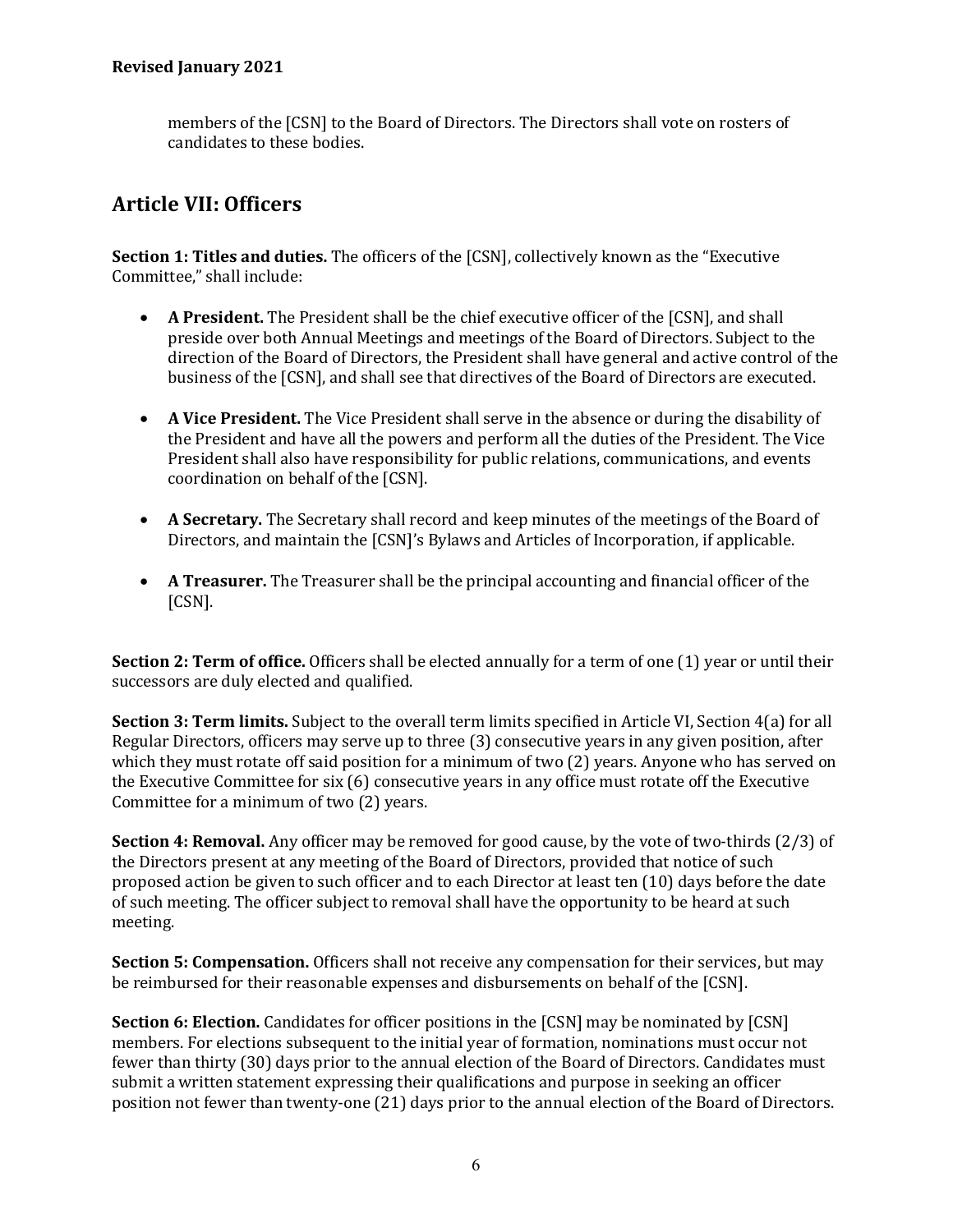During the annual election of the Board of Directors, nominees for officer positions will also be submitted to election by the members of the [CSN], with each member casting one vote for each officer position.

**Section 7: Eligibility.** To serve as an officer of the [CSN], candidates must have attended no fewer than fifty percent of all meetings of the [CSN] during the preceding calendar year, excluding closed meetings to which the candidate may have not been entitled to attend. To determine eligibility, the Secretary will be asked to provide a report on attendance at all meetings during the year prior to the annual election.

### **Article VIII: Yale Alumni Association Representation**

The Board of Directors shall elect representatives from the [CSN] to serve as Delegates to the Yale Alumni Association (YAA) Annual Assembly, each to serve such length of term as the Yale Alumni Association specifies. Delegates must be members of the [CSN] and, as specified by the Yale Alumni Association Constitution, must be degree-holding graduates from a Yale school.

### **Article IX: Meetings**

**Section 1: Annual Meeting.** The Board of Directors shall hold a regular Annual Election Meeting for the purpose of electing Regular Directors and for the transaction of such other business as may come before the members, pursuant to the processes stipulated in Article VI, Section 3, and Article VII, Section 7.

(a) The interval between Annual Meetings shall be no less than 340 days, and no more than 390 days.

(b) Annual Meetings shall be conducted in a public place, provided that notice of the election is disseminated to all known [CSN] Members at least fourteen (14) days prior to the election.

(c) All members of the [CSN] may vote in the Annual Meeting. The Board of Directors may determine whether members may vote electronically or by mail.

**Section 2: Regular meetings.** The Board of Directors shall meet at such time and place as may be designated by the President. Notice of any Board of Directors meeting shall be given to each Director at least five (5) days before the meeting date.

**Section 3: Quorum and voting.** One-half (½) of the Regular Directors (all regular members of the Board of Directors, including Officers) then in office shall constitute a quorum for the transaction of business at any meeting of the Board. The act of a majority of the Directors physically or virtually present (e.g. via internet or conference call) at a meeting at which a quorum exists shall constitute an act of the Board of Directors, unless otherwise stipulated by [the Articles of Incorporation or] these Bylaws. If less than a quorum is present, a majority of the Directors present may adjourn without further notice.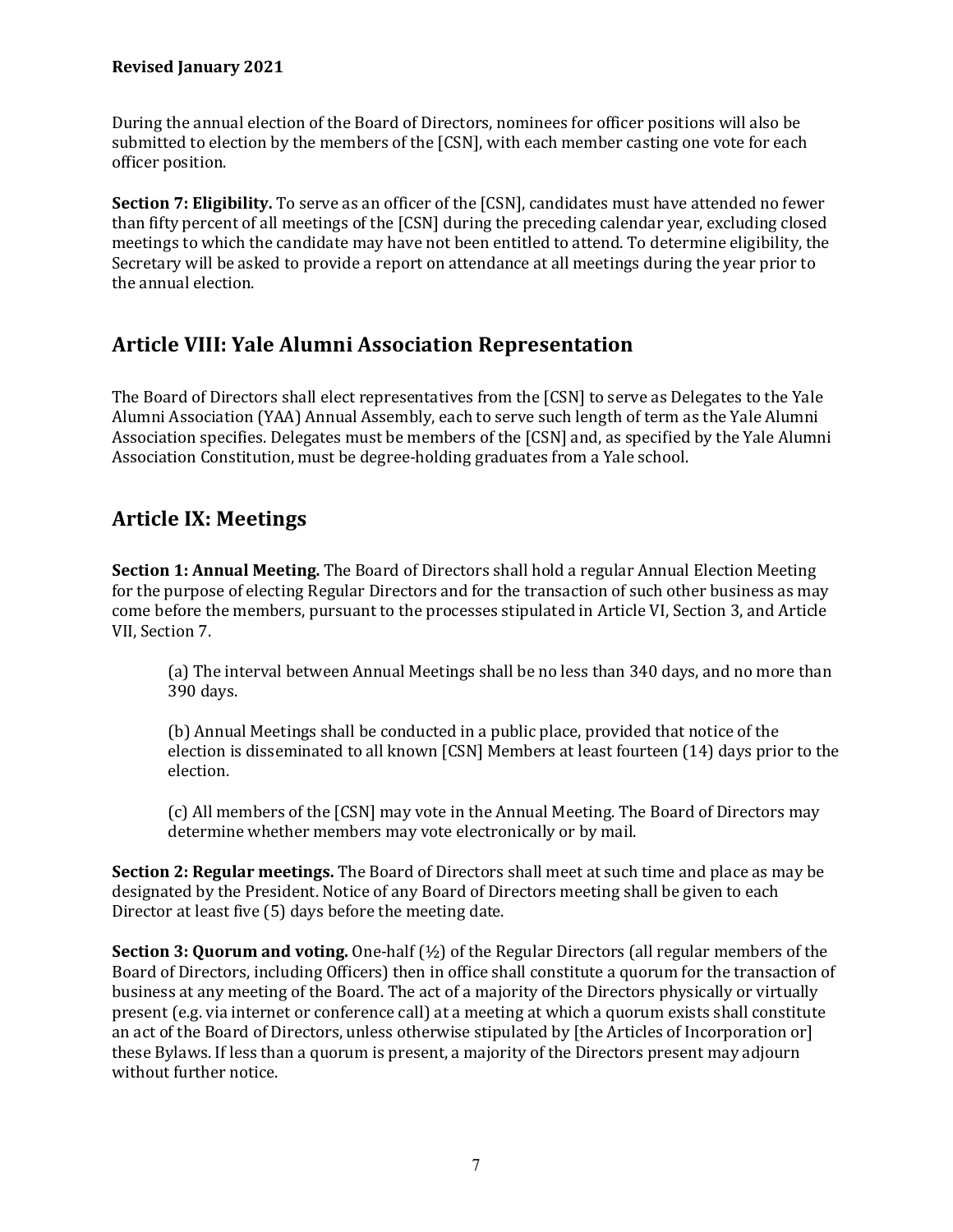### **Article X: Execution of Instruments**

**Section 1: Contracts.** The Board of Directors, by majority vote, may authorize any officer to enter into any contract or execute any instrument on behalf of the [CSN]. Any contract involving an expenditure by the [CSN] in the amount of \$1,000 or more must be authorized by the Board of Directors. Any contract involving an expenditure by the [CSN] in an amount less than \$1,000 may be approved by the officers.

**Section 2: Checks and payments.** Except as otherwise specifically determined by the Board of Directors, all checks and payments of money shall be authorized by the Treasurer and by the President or Vice President. If the check or payment of money is a reimbursement to be made payable to the Treasurer, President or Vice President, the check or payment of money shall be authorized by two other officers.

### **Article XI: Property Interests**

**Section 1: Use of Income. The** [CSN] shall conduct its business without profit to itself or its members. The income of the [CSN] shall be held and used in the discretion of the Board of Directors, to carry out the purposes of the [CSN], and without profit to any member of the [CSN].

**Section 2: Distribution of assets on dissolution. The [CSN] may dissolve and wind up its affairs** in accordance with any applicable statute or if none upon vote of a two thirds (2/3) majority of the Board of Directors. Upon dissolution, the Board of Directors shall, after paying or making provisions for the payment of all liabilities, dispose of the [CSN] assets exclusively for use by Yale University.

### **Article XII: Financial Sustainability and Support**

The [CSN] may obtain financial support through a variety of means, which may include: voluntary contributions from members solicited through a yearly sponsorship drive, event fees, event sponsors, and in-kind donations from local businesses and entities. The [CSN] may also seek support from Yale for its activities. The [CSN] shall not seek financial support that would jeopardize its tax-exempt status under Section  $501(c)(3)$  of the Internal Revenue Code of 1986, as amended, or the corresponding provisions of any subsequent tax laws of the United States.

### **Article XIII: Fiscal Year**

The [CSN]'s fiscal year shall run from July 1 to June 30 of each year.